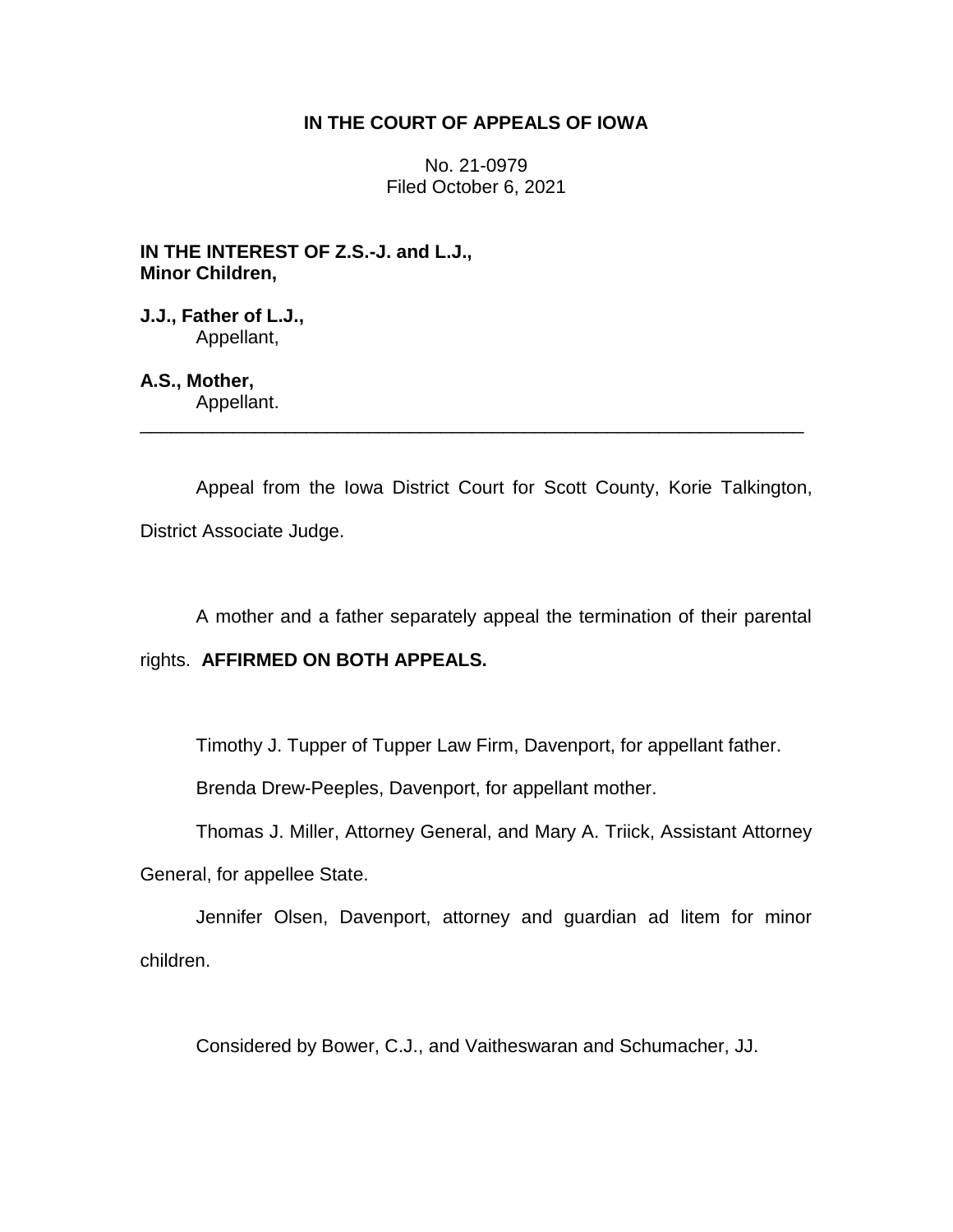## **BOWER, Chief Judge.**

A mother and a father separately appeal the termination of their parental rights. We review termination proceedings de novo. *In re A.S.*, 906 N.W.2d 467, 472 (Iowa 2018). "We are not bound by the juvenile court's findings of fact, but we do give them weight, especially in assessing the credibility of witnesses." *In re D.W.*, 791 N.W.2d 703, 706 (Iowa 2010).

The mother has two children, Z.S.-J. and L.J., who at the time of the termination-of-parental-rights hearing were ages five and two, respectively. The mother and the father of L.J. are not married but continue to reside together. The department of human services (DHS) became involved with the family in 2018 due to the mother's heroin addiction and lack of proper supervision of Z.S.-J. When L.J. was born in June 2019, the umbilical cord tested positive for methadone and THC. Shortly after L.J.'s birth, the children were removed from parental care.

The father is an alcoholic who continues to drink and also smokes marijuana. The mother reported she smokes marijuana to combat an illness due to radiation therapy for an eye condition. Despite being informed they must address domestic-violence concerns and test negative for THC to have the children returned to their care, the parents have been unwilling or unable to comply with those court orders and expectations.

At the time of the termination hearings in March and April 2021, visits remained fully supervised in an out-of-home setting because the parents did not

2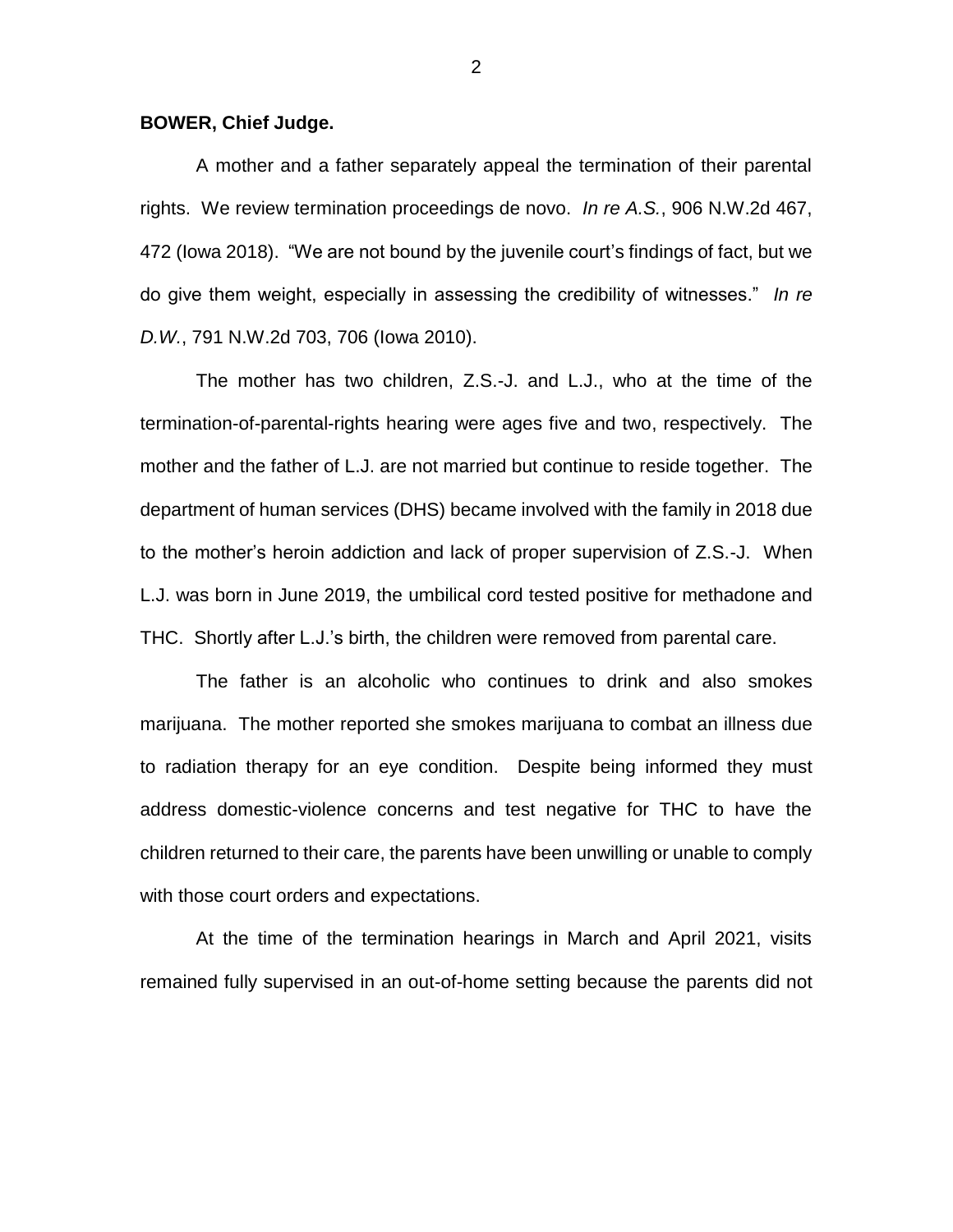take DHS up on its offer to resume visits in the home.<sup>1</sup> The children have been adjudicated children in need of assistance, have been out of parental custody since June 2019—more than the statutory time frame,<sup>2</sup> and cannot be returned to the parents at present. Neither parent denies statutory grounds for termination exist.<sup>3</sup>

Both parents contend, however, the court should not have terminated their parental rights pursuant to lowa Code section 232.116(3)(c) (2021).<sup>4</sup> They intermingle the contention with a best-interest argument, though neither cites section 232.116(2). "Even after we have determined that statutory grounds for termination exist, we must still determine whether termination is in the children's best interests." *In re A.M.*, 843 N.W.2d 100, 112 (Iowa 2014) (citation omitted). Iowa Code section 232.116(2) instructs, "[T]he court shall give primary consideration to the child's safety, to the best placement for furthering the longterm nurturing and growth of the child, and to the physical, mental, and emotional condition and needs of the child." 5 Children need "constant, responsible, and reliable" parenting. *See In re L.L.*, 459 N.W.2d 489, 495 (Iowa 1990). The parents

 $\overline{a}$ 

 $1$  Due to L.J.'s respiratory issues, service providers informed the parents that cigarette and marijuana smoke in the home was not appropriate and suggested any smoking be done outside the home.

<sup>2</sup> The time frame for reunification with respect to Z.S.-J. is twelve months, for L.J. it is six months. *See* Iowa Code § 232.116(1)(f)(3), (1)(h)(3).

 $3$  The mother's rights to Z.S.-J. were terminated pursuant to lowa Code section 232.116(1)(e), (f), and (*l*) (2020). The juvenile court terminated the mother's and the father's rights to L.J. pursuant to Iowa Code section 232.116(1)(e), (h), and (*l*).

Z.S.-J's biological father's rights were also terminated. He does not appeal. <sup>4</sup> The State contends the mother did not preserve the issue but acknowledges the father did raise the issue. We will pass on the preservation issue and address the merits.

<sup>5</sup> We refer to this directive as the statutory best-interests framework. *See A.S.*, 906 N.W.2d at 474.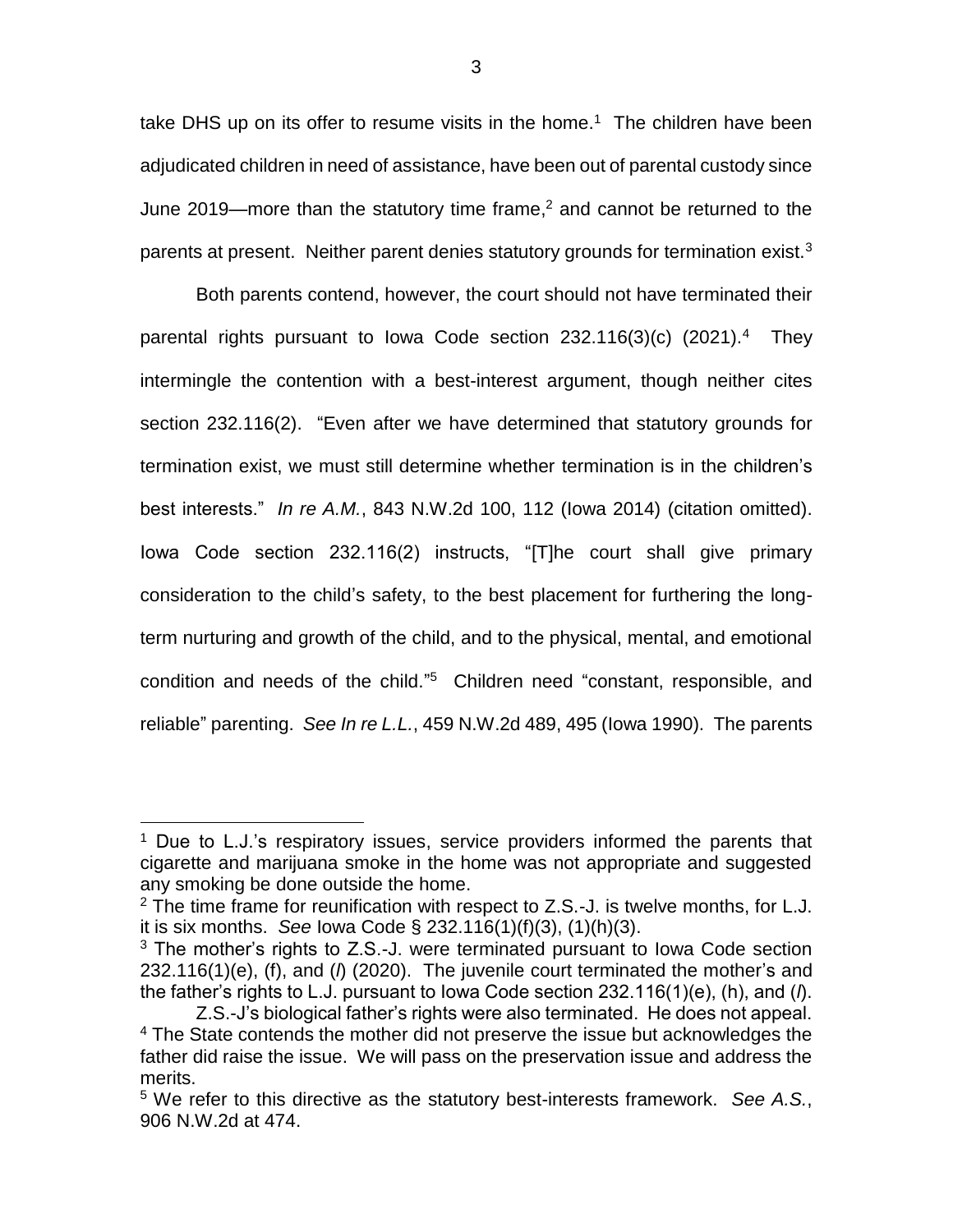have not been able to provide such parenting. The best placement for the children's long-term nurturing and growth is with a family who can.

"Once we have established that the termination of parental rights is in the child[ren's] best interests, the last step of our analysis is to determine whether any exceptions in section 232.116(3) apply to preclude the termination." *A.S.*, 906 N.W.2d at 475 (citation omitted). The burden to prove a permissive exception to termination under section 232.116(3) rests on the parent. *See id.* at 476.

While there is evidence of a bond between the mother and children, and L.J. recognizes the father and generally responds positively to him, there is not "clear and convincing evidence that termination would be detrimental to the child[ren] due to the closeness of the parent-child relationship." Iowa Code § 232.116(3)(c). Two-thirds of Z.S.-J.'s life and nearly all of L.J.'s have been spent in the care of others. The mother is fairly consistent in attending the three, twohour supervised visits each week and provides appropriate parenting while there. The father has attended less than half of offered visits and admits to a very passive role in parenting L.J. The children have not been given a place of importance in the parents' lives. The court's "consideration must center on whether the child will be disadvantaged by termination, and whether the disadvantage overcomes [the parent]'s inability to provide for [the child]'s developing needs." *See D.W.*, 791 N.W.2d at 709. Neither parent has met their burden to persuade us termination is not in the children's best interests.

The children have waited for almost two years in out-of-home placements for the parents to attain stability. Yet, visits remain supervised, neither parent will acknowledge or address domestic-violence concerns, and serious concerns

4